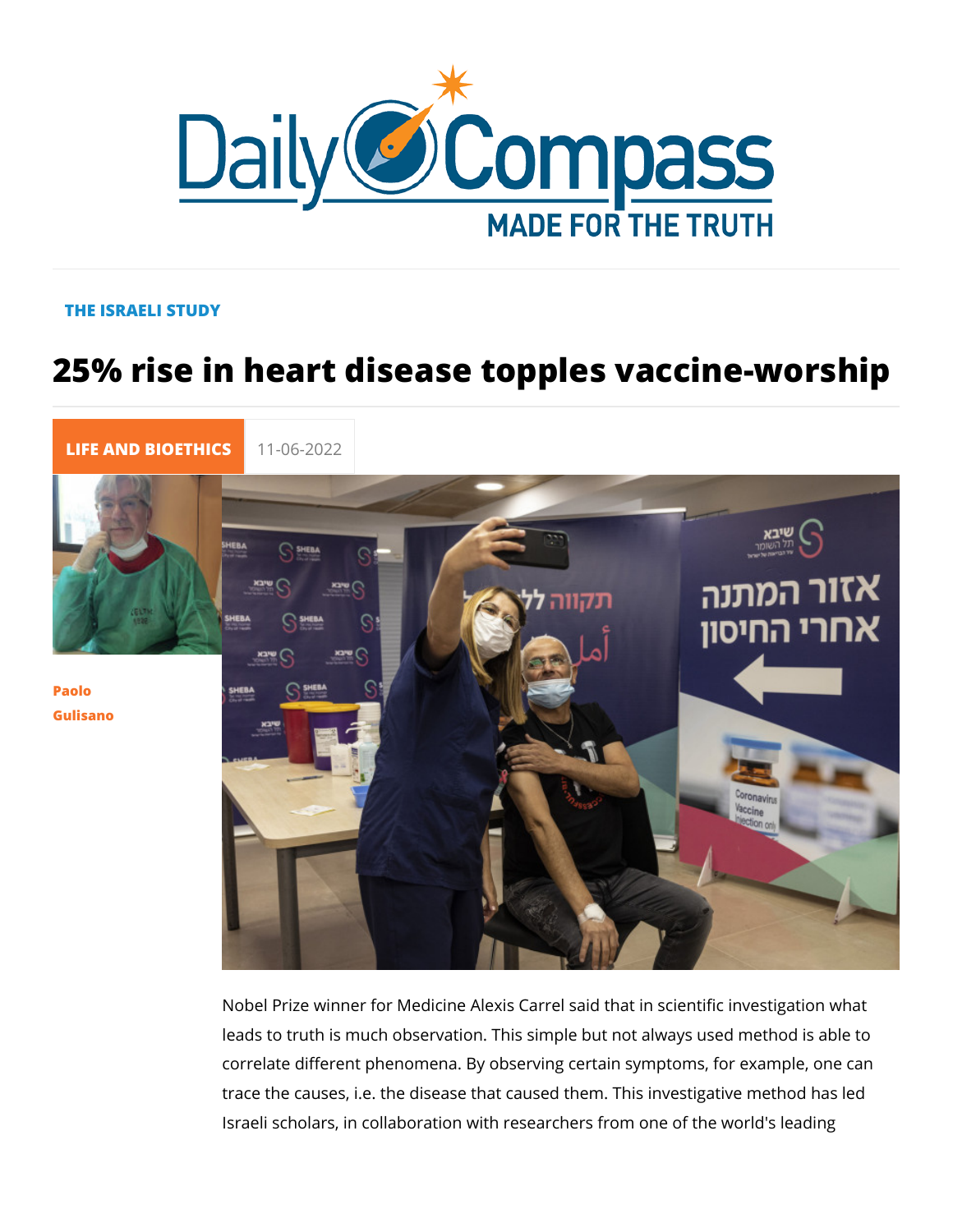scientific research instNitaustis anos, usheets Institute to prepolished logy, [an important](https://www.nature.com/articles/s41598-022-10928-z) sound grning the sharp increase in emergency cardi among the under-40 population in Israel in connection with the 19 vaccines.

It found an increase of as munch has n2u5n9% ber of cases that neede emergency care for cardiovascular problems, by young people between January and May 2021, compared to the corresponding vaccine periods. Christopher L. F. Sole, Eli Jaffe, and Retsef existing vaccine safety surveillance systems with additional da

Using information from the Israeli National Emergenciy of Mredical 2019 to 2021, the study aimed to assess the connection betwe acute coronary syndrome in the 16-39 year old population with including COVID-19 infection and vaccination rates. An increa observed in both call types in the period January-May 2021, com 2020. The weekly emergency call count was significantly assoc and 2nd dose of vaccine administered to this age group.

Such a finding, however, did not apply to persons iAlteccotredding it to the researchers, the results raise concerns regarding undet cardiovascular side effects induced by the vaccine and underli causal relationship between vaccines and myocarditis, a frequ cardiac arrest in young individuals. The researchers explicitly relationship between messenger RNA (mRNA) and adenovirus v with myocarditis, mainly in children, young adults and up to 40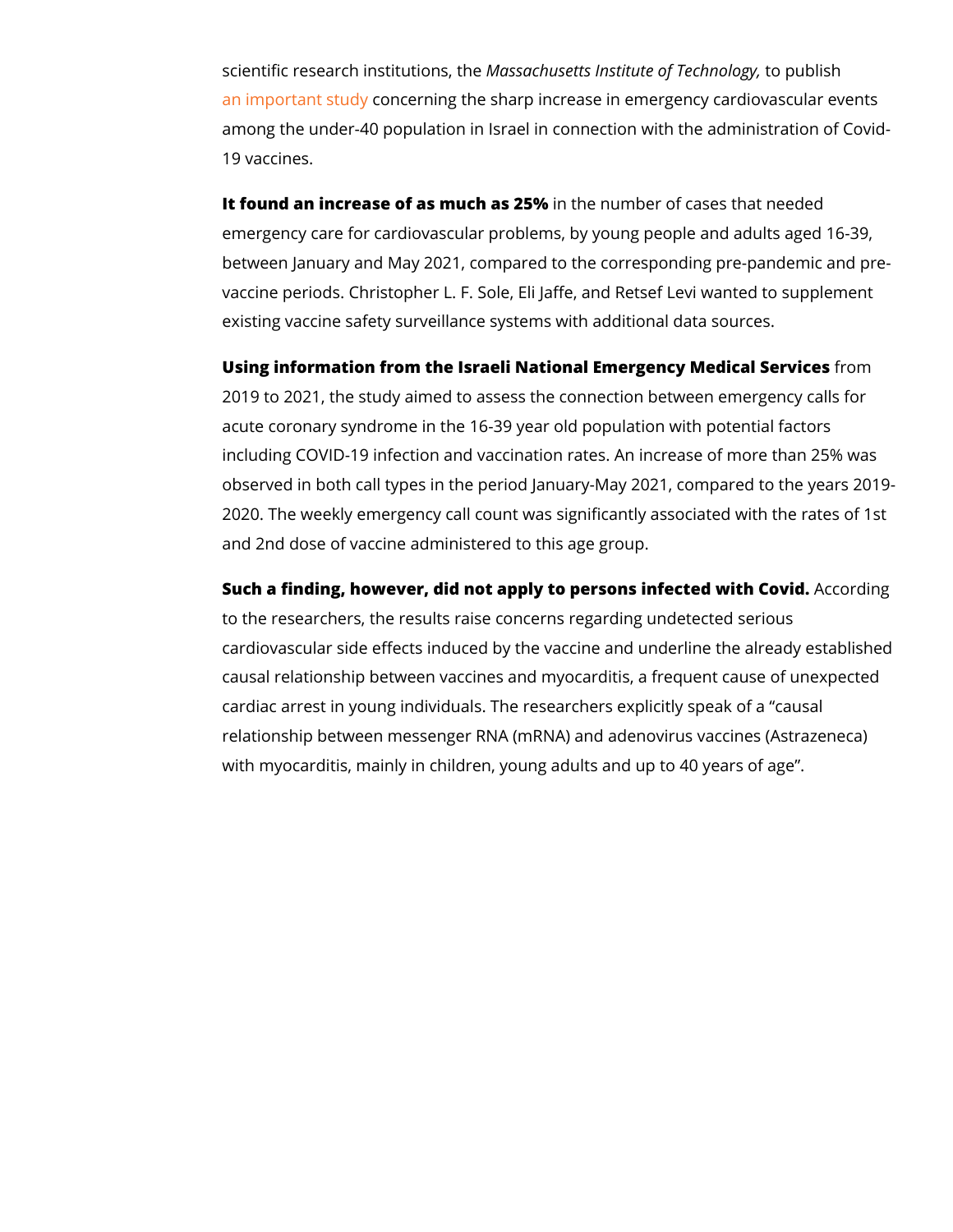**The study by the Ministry of Health in Israel,** a country with one of the highest vaccination rates in the world, estimates the risk of myocarditis after receiving the second dose of the vaccine to be between 1 in 3000 and 1 in 6000 in men between the ages of 16 and 24, and 1 in 120,000 in men under the age of 30. Of the 30,262 calls for cardiac arrest and 60,398 for heart attack, 945 (3.1%) and 3945 (6.5%) concernedpatients aged 16 to 39 years, respectively, from a population of almost 3.5 millionpeople in this age group. Of the 834,573 confirmed cases of COVID-19 during the studyperiod, 572,435 (68.6%) cases were from individuals aged between 16 and 39 years.Among the 5,506,398 patients who had received their first dose of vaccination and5,152,417 patients who had received their second dose of vaccination, 2,382,864 (43.3%)and 2,176,172 (32.2%) were patients aged 16 to 39 years, respectively. Studies suggestthat myocarditis typically appears within two weeks after vaccination.

**A follow-up study by the US Center of Disease Control (CDC)** based on the VAERS and V-Safe18 self-report systems further confirms these findings. Myocarditis is a particularly insidious disease with multiple reported manifestations. There is an extensive literature highlighting asymptomatic cases of myocarditis, which are often under-diagnosed. Moreover, several comprehensive studies show that myocarditis is a major cause of sudden and unexpected deaths in adults under 40 years of age and estimate that it is responsible for 12-20% of these deaths.

**Therefore, it is a plausible concern that increasing rates of myocarditis** among young people may lead to an increase in other serious cardiovascular adverse events, such as cardiac arrest.

**The paper suggests several important policy implications**. Firstly, it is important that surveillance programmes of potential vaccine side effects and outcomes of COVID-19 infection incorporate data from emergency and urgent services, plus any other health data to promptly identify and investigate vaccine adverse effects. In particular, early investigation is needed to better understand the underlying causes of the observed increase in cardiac emergency calls.